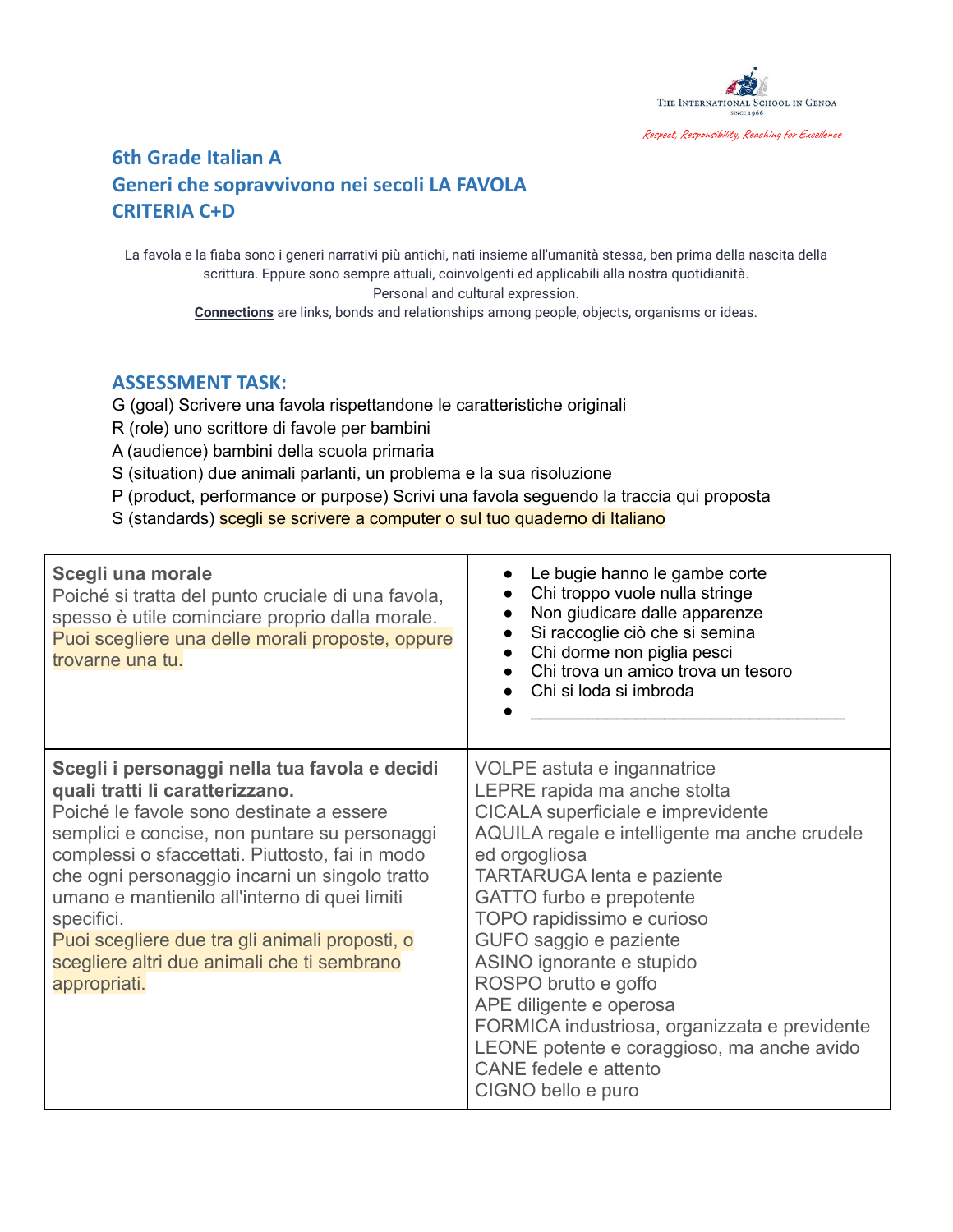

Respect, Responsibility, Reaching for Excellence

| Scegli l'ambientazione<br>Dove si svolgeranno gli eventi della storia?<br>Come per la scelta della morale e del problema,<br>cerca uno scenario che sia semplice e<br>riconoscibile per la maggior parte delle persone.      |  |
|------------------------------------------------------------------------------------------------------------------------------------------------------------------------------------------------------------------------------|--|
| Metti in azione la trama.<br>Presenta il conflitto tra i personaggi in sufficiente<br>dettaglio in modo che il conflitto o il problema sia<br>chiaro e richieda una risoluzione.                                             |  |
| Sviluppa il dialogo.<br>È una componente chiave nel trasmettere la<br>personalità e la visione del personaggio: usa il<br>dialogo per illustrare tali caratteristiche, piuttosto<br>che descriverne esplicitamente i tratti. |  |
| Avvia la risoluzione.<br>Dopo aver mostrato la natura e i dettagli del<br>conflitto, inizia a spostare la storia verso la sua<br>conclusione.                                                                                |  |
| Articola la morale.<br>Quando la trama della favola giunge alla sua<br>conclusione, potrai esporre la morale o la lezione<br>della storia.<br>Hai due possibilità: morale implicita o esplicita.                             |  |
| Scegli un titolo pertinente e creativo.<br>Il titolo dovrebbe catturare lo spirito della storia in<br>generale e dovrebbe essere anche abbastanza<br>allettante da catturare l'attenzione del lettore.                       |  |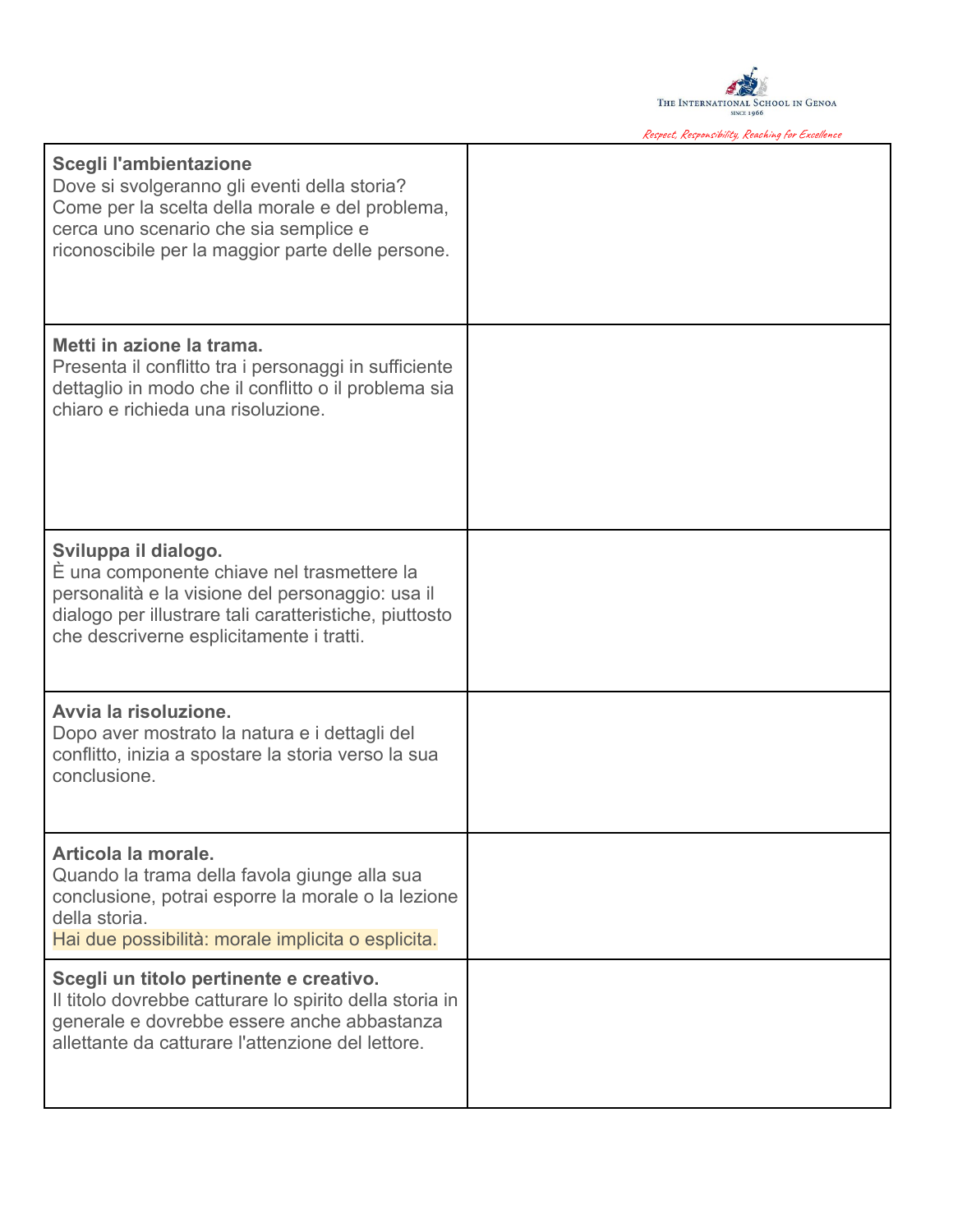

## Criterion C: Producing text

i. produce texts that demonstrate thought and imagination while exploring new perspectives and ideas arising from personal engagement with the creative process

ii. make stylistic choices in terms of linguistic, literary and visual devices, demonstrating awareness of impact on an audience

iii. select relevant details and examples to support ideas.

| <b>Achievement</b><br>level | Level descriptor                                                                                                                                                                                                                                  |
|-----------------------------|---------------------------------------------------------------------------------------------------------------------------------------------------------------------------------------------------------------------------------------------------|
| 0                           | You do not reach a standard described by any of the descriptors below.                                                                                                                                                                            |
| $1 - 2$                     | You are able to:                                                                                                                                                                                                                                  |
|                             | i. produce a FAVOLA that demonstrates limited personal engagement with the creative process;<br>demonstrate a limited degree of thought, imagination and sensitivity and minimal exploration and<br>consideration of new perspectives and ideas   |
|                             | ii. make minimal stylistic choices in terms of linguistic, literary and visual devices, demonstrating<br>limited awareness of impact on an audience                                                                                               |
|                             | iii. select few relevant details and examples to develop ideas.                                                                                                                                                                                   |
| $3 - 4$                     | You are able to:                                                                                                                                                                                                                                  |
|                             | i. Produce a FAVOLA that demonstrates adequate personal engagement with the creative process;<br>demonstrate some degree of thought, imagination and sensitivity and some exploration and<br>consideration of new perspectives and ideas          |
|                             | ii. make some stylistic choices in terms of linguistic, literary and visual devices, demonstrating<br>adequate awareness of impact on an audience                                                                                                 |
|                             | iii. select some relevant details and examples to develop ideas.                                                                                                                                                                                  |
| $5 - 6$                     | You are able to:                                                                                                                                                                                                                                  |
|                             | i. produce a FAVOLA that demonstrates considerable personal engagement with the creative<br>process; demonstrate considerable thought, imagination and sensitivity and substantial exploration<br>and consideration of new perspectives and ideas |
|                             | ii. make thoughtful stylistic choices in terms of linguistic, literary and visual devices, demonstrating good<br>awareness of impact on an audience                                                                                               |
|                             | iii. select sufficient relevant details and examples to develop ideas.                                                                                                                                                                            |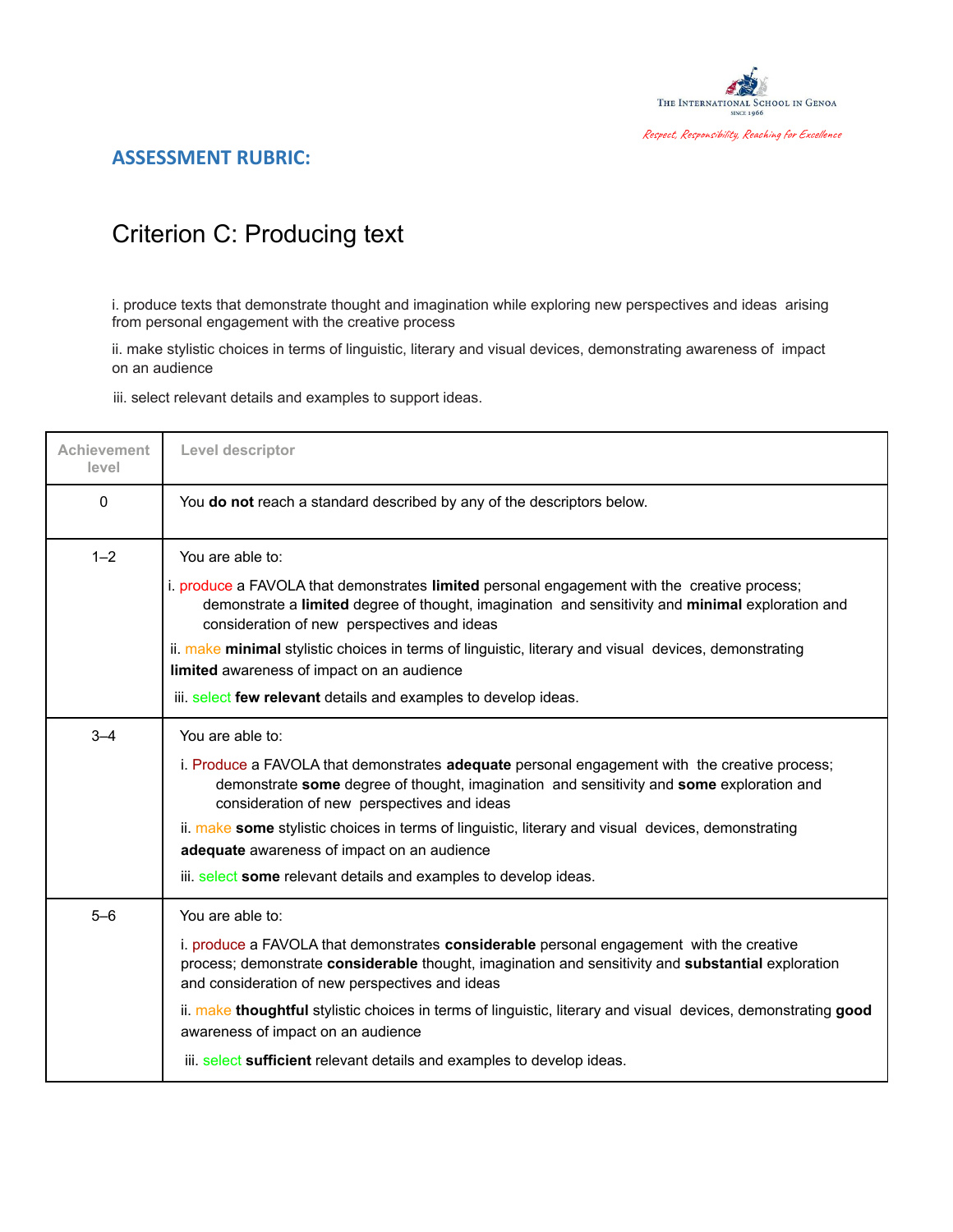

| $7 - 8$ | You are able to:                                                                                                                                                                                                                                         |
|---------|----------------------------------------------------------------------------------------------------------------------------------------------------------------------------------------------------------------------------------------------------------|
|         | i. produce a FAVOLA that demonstrates a high degree of personal engagement with the creative<br>process; demonstrate a high degree of thought, imagination and sensitivity and perceptive<br>exploration and consideration of new perspectives and ideas |
|         | ii. make perceptive stylistic choices in terms of linguistic, literary and visual devices, demonstrating clear<br>awareness of impact on an audience                                                                                                     |
|         | iii. select extensive relevant details and examples to develop ideas with precision.                                                                                                                                                                     |

# Criterion D: Using language

i. use appropriate and varied vocabulary, sentence structures and forms of expression

- ii. write and speak in an appropriate register and style
- iii. use correct grammar, syntax and punctuation
- iv. spell (alphabetic languages), write (character languages) and pronounce with accuracy
- v. use appropriate non-verbal communication techniques.

| <b>Achiev</b><br>ement<br>level | Level descriptor                                                                                                                                                                                                                                                                                                                                                                                                                                                                                                     |
|---------------------------------|----------------------------------------------------------------------------------------------------------------------------------------------------------------------------------------------------------------------------------------------------------------------------------------------------------------------------------------------------------------------------------------------------------------------------------------------------------------------------------------------------------------------|
| 0                               | You do not reach a standard described by any of the descriptors below.                                                                                                                                                                                                                                                                                                                                                                                                                                               |
| $1 - 2$                         | You are able to:<br>i. use a limited range of appropriate vocabulary and forms of expression<br>ii. writes and speaks in an inappropriate register and style that do not serve the context and intention<br>iii. use grammar, syntax and punctuation with limited accuracy; errors often hinder communication<br>iv. spell/write and pronounces with limited accuracy; errors often hinder communication<br>v. make limited and/or inappropriate use of non-verbal communication techniques.                         |
| $3 - 4$                         | You are able to:<br>i. use an adequate range of appropriate vocabulary, sentence structures and forms of expression<br>ii. sometimes writes and speaks in a register and style that serve the context and intention<br>iii. use grammar, syntax and punctuation with some degree of accuracy; errors sometimes hinder<br>communication<br>iv. spell/write and pronounces with some degree of accuracy; errors sometimes hinder communication<br>v. make some use of appropriate non-verbal communication techniques. |